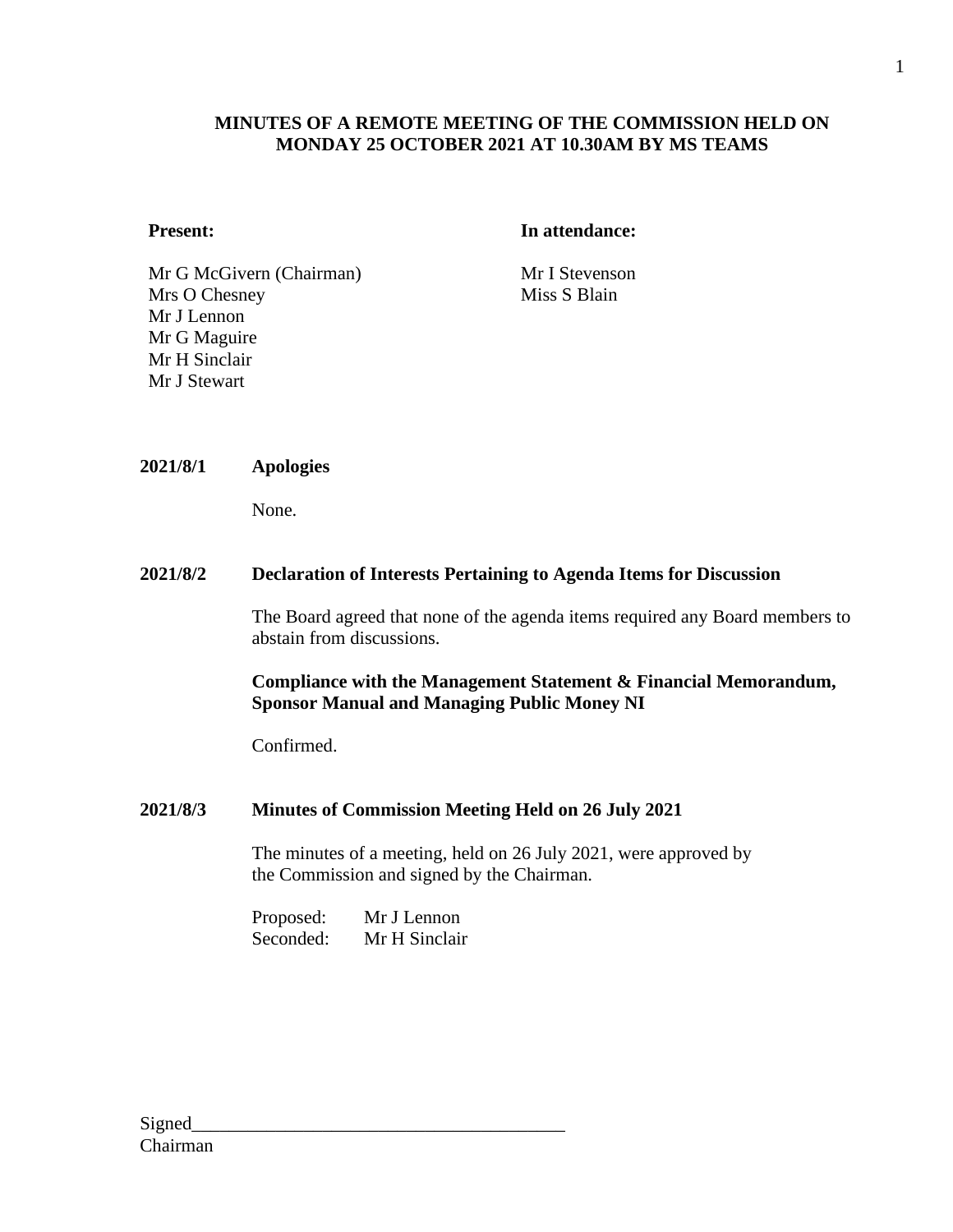## **2021/8/4 Matters Arising**

## • **Conflict of Interest Forms**

**Action Point:** The Chief Executive will email any Board members who have yet to forward completed Conflict of Interest forms.

## • **Board Succession**

The Chief Executive advised there had not been any further correspondence from DAERA regarding LMC's proposals regarding Board succession.

#### **2021/8/5 Correspondence**

The Board noted LMC's responses to AERA Committee's call for evidence on Climate Change No.2 Bill and also the TB Consultation**.** 

#### **2021/8/6 Chairman's Report**

#### - **Balmoral Show-**

The Chairman thanked all the Board members who made themselves available to attend Balmoral Show. Visitor numbers met expectations. The Chairman commended the LMC team on the excellent stand which had proved attractive to visitors.

- **Virtual NIFDA Conference-** The Chairman had attended the virtual conference "Fresh Thinking for Future Growth". There had been a varied number of presentations.
- **Meeting with UFU –** The Board had had a positive meeting with UFU. The UFU was generally supportive of the concept for a sustainability/marketing body but had yet to formalise an official UFU policy position. They envisaged it having a wider remit that just red meat and dairy and if it is recommended in the Kendall Review it was important for industry to take ownership and make it happen reasonably quickly.

**Action Point:** The Chairman and Chief Executive will set up a meeting with NIMEA representatives.

**Action Point:** The Chief Executive will arrange a call with Dr Jonathan Birnie.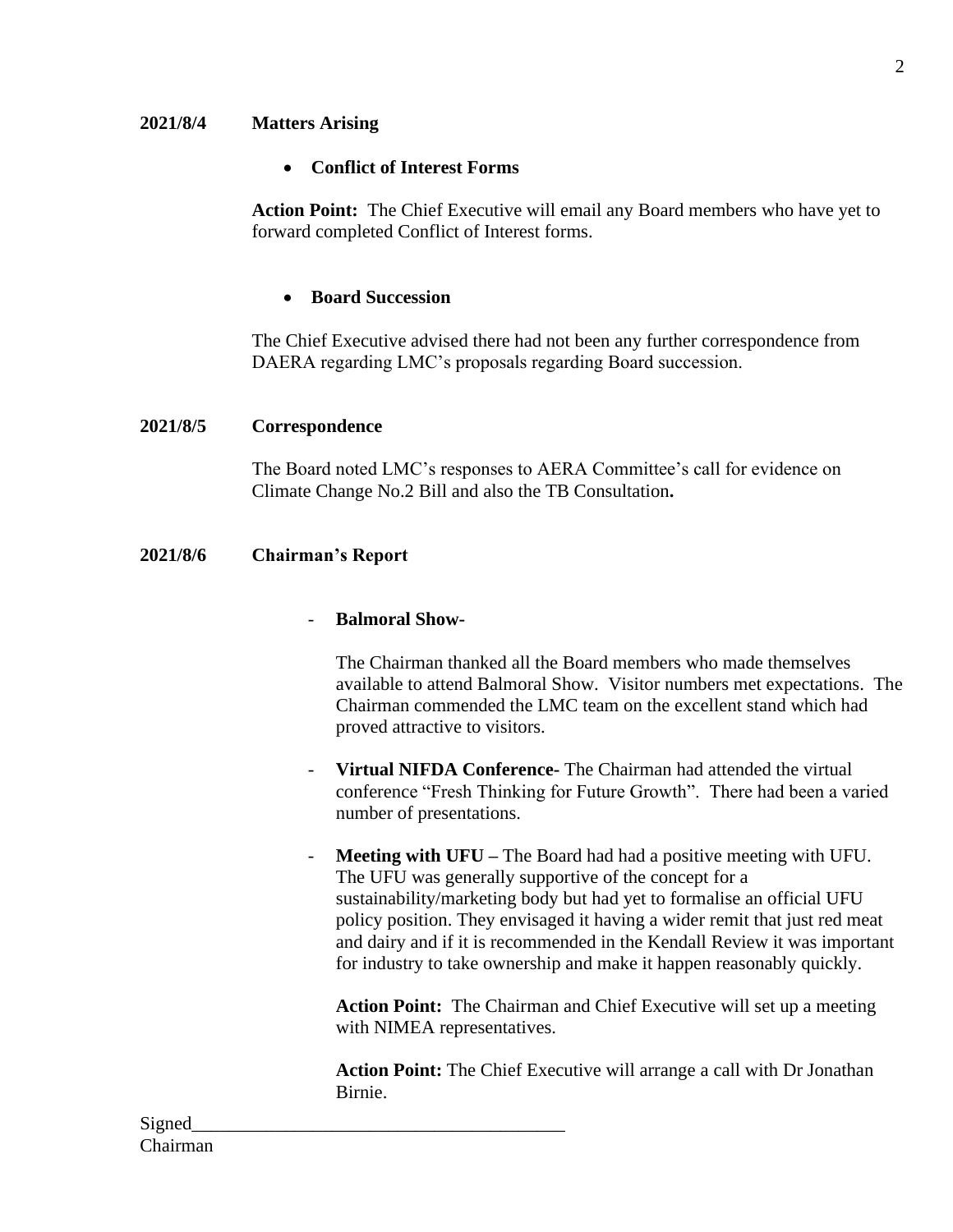**Action Point:** The Chief Executive will agree a tentative date with UFU and NIMEA to discuss the Kendall report.

# **2021/8/7 Chief Executive's Report**

In advance of the meeting the Chief Executive had circulated a report relating to this section of the meeting.

# • **Covid-19**

LMC continues to follow the Covid-19 pandemic guide to the coronavirus restrictions in Northern Ireland and the public health advice which states that in relation to work "you should work from home if that is possible".

• *Withheld – Commercially Sensitive*

# • **PGI for Irish Grass Fed Beef**

The Chief Executive updated the Board on the latest progress of the PGI application by Bord Bia. He outlined the broad steps that will be needed for Northern Ireland's inclusion in the application and confirmed that work is on-going at pace.

# • **NIFCC Owners Representatives**

The Board agreed to nominate Mrs Chesney and Mr Stewart as the owners representatives from LMC to attend the NIFCC AGM on 5 November 2021.

- *Withheld – Commercially Sensitive*
- **BSE**

The Chief Executive provided an update on a recent case of BSE confirmed on a farm in Somerset, England. While the case does not affect the UK's ability to export beef to other countries it is obliged under international commitments to inform trading partners.

# • **FQAS Board Meeting**

A copy of draft minutes of a meeting held on 16 September 2021 had been provided for information to the Board.

**Action Point:** The Chief Executive will check with DAERA on the progress of Certification Services Business Case.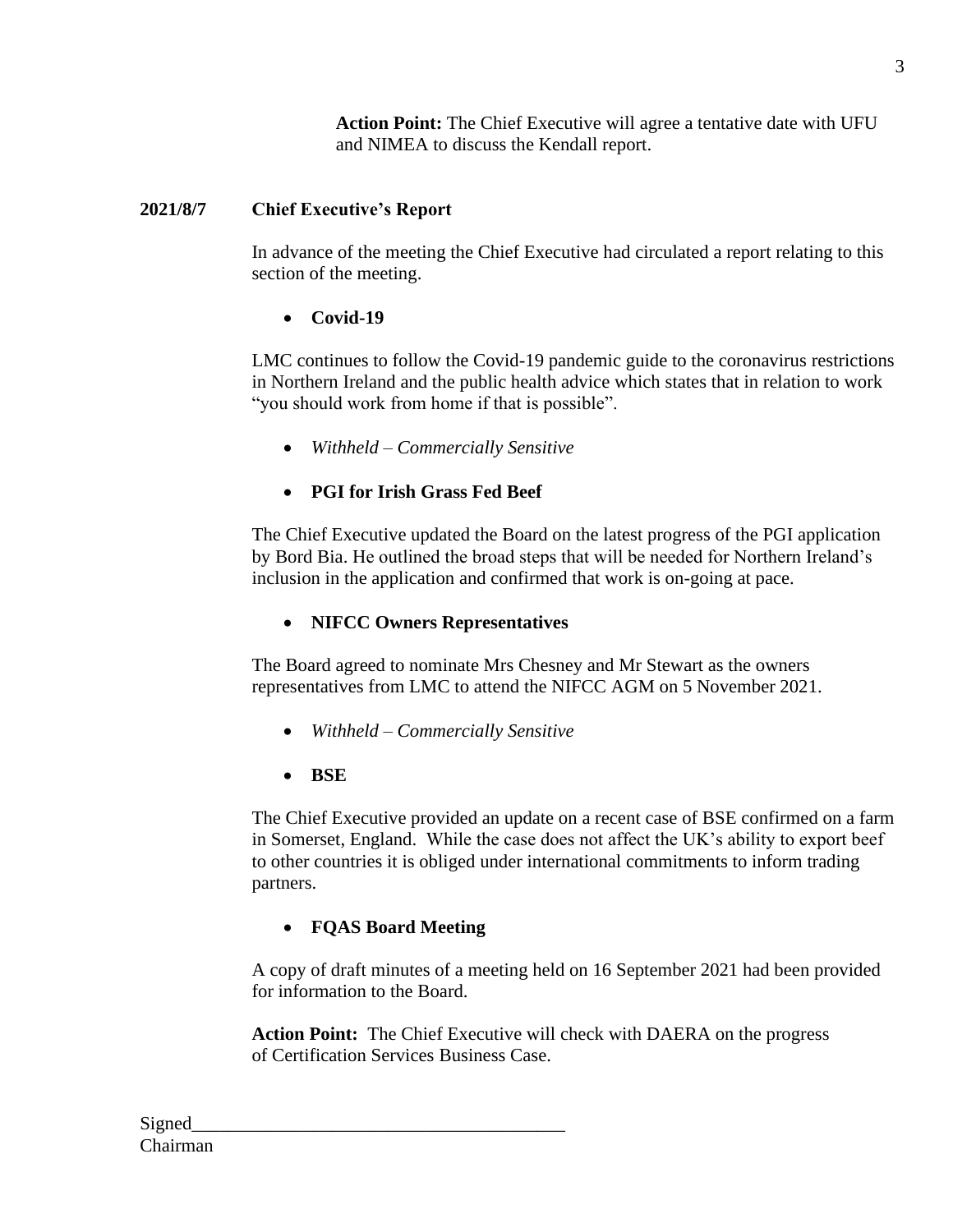## • **Livestock Genetics**

**Action Point:** The Board agreed in principle to provide financial support to help set up NewCo as a legal entity in order to receive government funding for the Livestock Genetics Improvement initiative. The financial support will be subject to affordability and also time limited.

## **2021/8/8 Risk Management/Health & Safety**

## • **Draft Internal Audit Review Terms of Reference for LMC for 2021/22**

**Action Point:** The ARAC Committee members approved the draft Internal Audit ToR for 2021/22.

## • **Internal Business Cases**

The ARAC Committee had approved two internal business cases: -Development Support and Maintenance of the LMC Website (value £67k) -LMC Media Campaign (value £150k)

**Action Point:** The Board noted and confirmed approval of the business cases.

## **2021/8/9 Updated Policies and Procedures for Consideration and Approval**

The following LMC policy had been updated:

LMC Procurement Policy

**Action Point:** The Board approved the updated policy.

## **2021/8/10 LMC Business Monitor to end of Quarter 2 – for review and noting.**

Noted.

**2021/8/11 LMC Quarterly Section Reports for review and noting**

Noted.

Signed Chairman